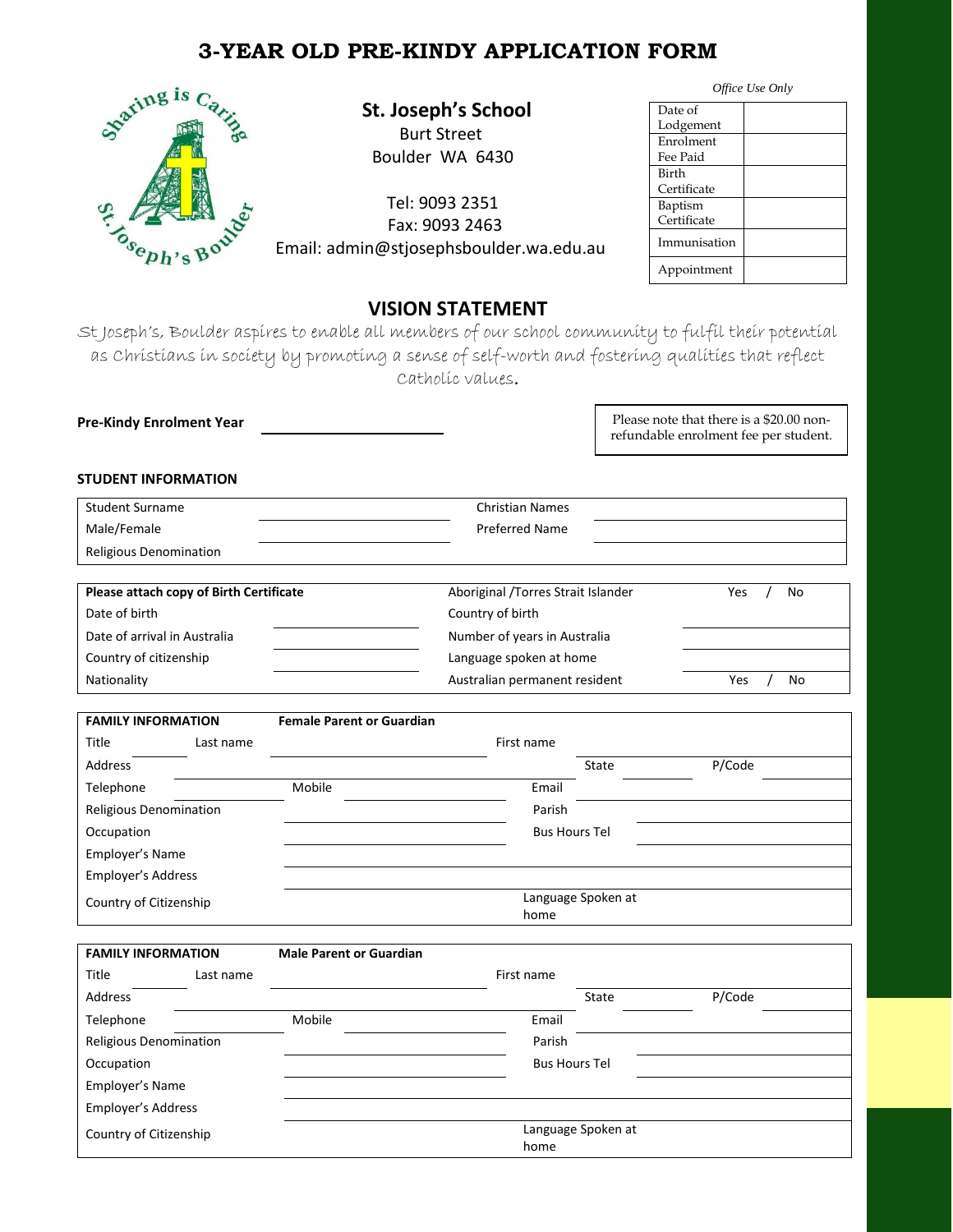#### **Siblings currently attending St Joseph's School**

| Name                                                                            | Year Level |     | Faction |
|---------------------------------------------------------------------------------|------------|-----|---------|
|                                                                                 |            |     |         |
|                                                                                 |            |     |         |
|                                                                                 |            |     |         |
|                                                                                 |            |     |         |
| Custody / Guardianship                                                          |            |     |         |
| Legal guardian of student other than parent                                     |            |     |         |
| If applicable, a copy of any Parenting or Restraining Order should be attached. |            |     |         |
| Any other conditions enforced at law?                                           |            | Yes | No      |
|                                                                                 |            |     |         |
| <b>STUDENT'S INDIVIDUAL NEEDS</b>                                               |            |     |         |
| The School Education Act 1999 requires the provision of:                        |            |     |         |

'details of any condition of the enrolee that may call for special steps to be taken for the benefit or protection of the enrolee or other persons in the school' (16G).

To assist St Joseph's School to respond to individual requirements please detail any special needs your child has in the following area(s) that may affect his/her learning or welfare during school hours.

| Medical / Health Care         | Medication          |  |
|-------------------------------|---------------------|--|
| Physical                      | Orthoses/Prostheses |  |
| Psychological / Cognitive     | Communication       |  |
| Behavioural or Safety         | Allergies           |  |
| Sensory (eg Vision / Hearing) |                     |  |

If necessary please attach a separate sheet detailing student's requirements/history.

If medication or medical / heath care services are required during school hours, please provide full details, name, contact number and signed authorisation by the relevant practitioner.

#### **EXTERNAL SERVICE PROVISION**

| Does your child receive any services from an external agency which may affect educational agreement?<br>Yes / No<br>If so, please detail the name of the<br>Service Provider and contact number. |                                                                            |                                                     |                                   |                    |
|--------------------------------------------------------------------------------------------------------------------------------------------------------------------------------------------------|----------------------------------------------------------------------------|-----------------------------------------------------|-----------------------------------|--------------------|
|                                                                                                                                                                                                  | Does your child require special transport arrangements to and from school? |                                                     |                                   | Yes / No           |
|                                                                                                                                                                                                  | Does your child receive Respite Care on a regular basis?                   |                                                     |                                   | Yes / No           |
| <b>MEDICAL INFORMATION</b>                                                                                                                                                                       |                                                                            |                                                     |                                   |                    |
| $F =$ Fully Immunised                                                                                                                                                                            | $N = Not$ Immunised                                                        | I = Incomplete immunisation P = Personal Objections |                                   |                    |
| <b>Measles</b>                                                                                                                                                                                   | Rubella                                                                    | Polio (OPV)                                         | <b>Pertussis (Whooping Cough)</b> |                    |
| <b>Tetanus</b>                                                                                                                                                                                   | <b>Hepatitis B</b>                                                         | Diphtheria                                          |                                   | <b>Blood Group</b> |
| <b>Mumps</b>                                                                                                                                                                                     |                                                                            |                                                     |                                   |                    |
| Doctor / Medical Clinic                                                                                                                                                                          |                                                                            |                                                     | Tel                               |                    |
| <b>Address</b>                                                                                                                                                                                   |                                                                            |                                                     |                                   |                    |
| Dentist / Dental Clinic                                                                                                                                                                          |                                                                            |                                                     | Tel                               |                    |
| Address:                                                                                                                                                                                         |                                                                            |                                                     |                                   |                    |
| Medicare Number                                                                                                                                                                                  |                                                                            | Private Health Fund                                 |                                   | Yes<br>/ No        |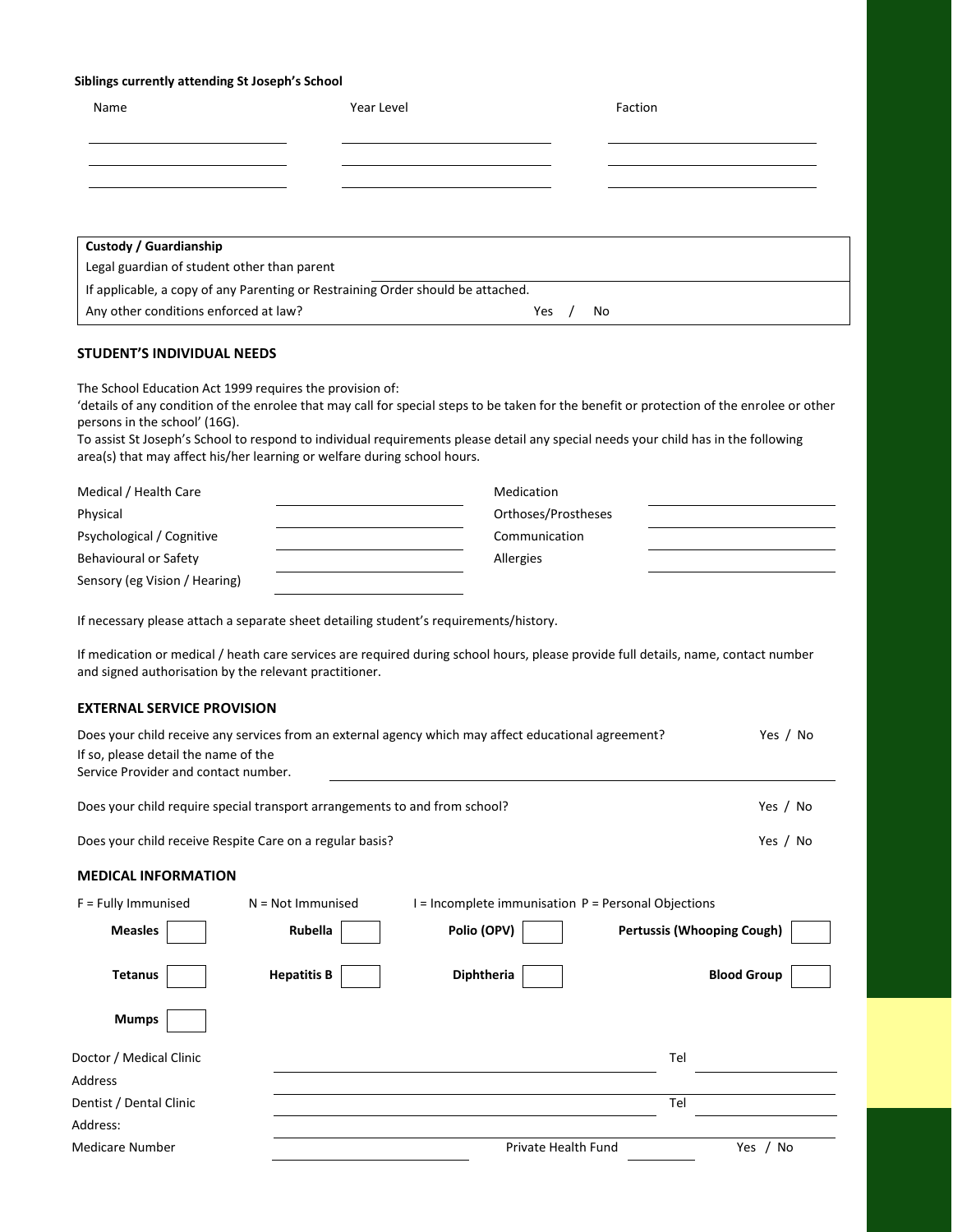#### **MEDICAL EMERGENCY AUTHORISATION**

We regret we are unable to care for sick children or children with contagious illnesses. Prescribed medicines will only be administered to children under written parent authorisation.

In the event of any accident or illness, I authorise St Joseph's School to seek medical/dental attention, call an ambulance or to hospitalise my child when considered necessary. I further authorise the school in the event of an emergency requiring surgery, anaesthetic, oxygen, blood transfusion or medication, and if I am unable to be contacted, authorise the school to agree, on my behalf, to medically recommended treatment by an accredited medical practitioner

| Signature of Father / Guardian | Date: |  |
|--------------------------------|-------|--|
| Signature of Mother / Guardian | Date: |  |
|                                |       |  |

#### **EMERGENCY CONTACT DETAILS (OTHER THAN PARENT / GUARDIAN)**

| Name<br>Address        |      |      | Relationship to student |        |
|------------------------|------|------|-------------------------|--------|
| <b>Contact Numbers</b> | Home | Work |                         | Mobile |
| Name                   |      |      | Relationship to student |        |
| Address                |      |      |                         |        |
| <b>Contact Numbers</b> | Home | Work |                         | Mobile |

#### **DISCLOSURE**

Do you agree that the information supplied on the STUDENT INFORMATION and FAMILY INFORMATION sections can be provided to our parish priest? Yes / No

#### **AGREEMENT**

I/we understand and accept that the completion of this enrolment form does not guarantee an enrolment interview.

- I/we understand and accept that attendance at an interview does not guarantee an enrolment offer being made.
- I/we understand that acceptance into the Pre Kindy program does not guarantee enrolment into Kindergarten at St Joseph's. A further interview for Kindergarten will be required.
- I/we understand that enrolment of a student in one Catholic school does not guarantee the enrolment of that student in any other Catholic school.
- I/we have completed this application form fully and to the best of my/our knowledge. Further, I/we acknowledge and accept that if it can be demonstrated that I/we have withheld information relevant to the enrolment process, especially in relation to this student's individual needs, medical conditions, health care requirements and/or Parenting Orders, then the enrolment may be refused or terminated on this ground.
- I/we agree to abide by the policies and directions of the school and the Catholic Education Commission of Western Australia as they are enacted from time to time.

|                                | agree to pay the required daily fees and application/enrolment fees set out in the |
|--------------------------------|------------------------------------------------------------------------------------|
| conditions of enrolment.       |                                                                                    |
| Signature of Father / Guardian |                                                                                    |
| Signature of Mother/ Guardian  |                                                                                    |
| Date                           |                                                                                    |
|                                |                                                                                    |